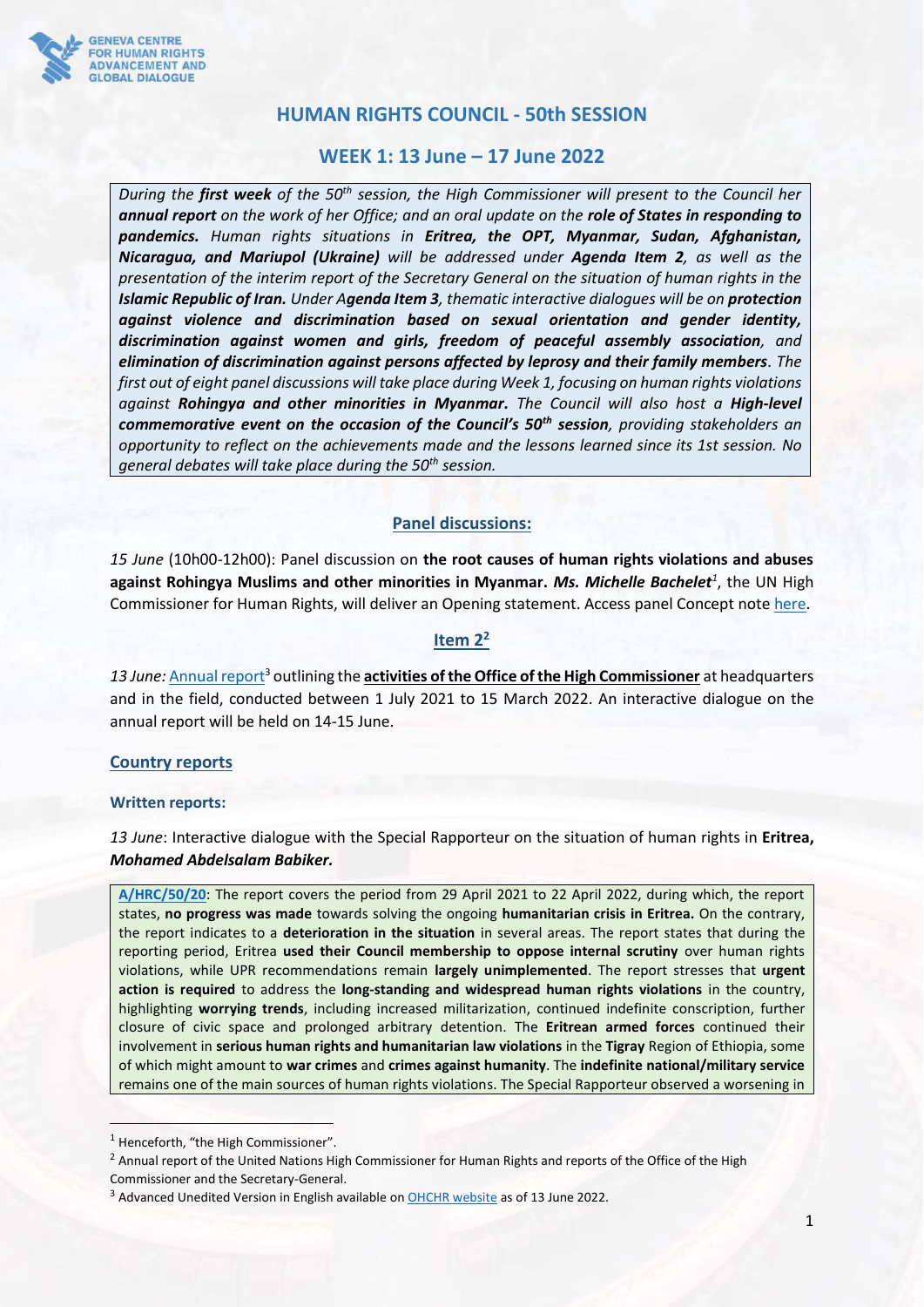

patterns of **forced conscription of children and** received information regarding the **deployment of Eritrean children in military combat** in Tigray, along with other grave violations linked to the national/military service. The report states that no progress has been made towards the development of the **minimum institutional justice infrastructure** to effectively protect and ensure respect for human rights; civil space is tightly closed, and the dismal human rights situation continued to push thousands of Eritreans to flee the country. According to UNHCR estimates there are 580,000 Eritrean asylum seekers and refugees globally (16 per cent of the population of Eritrea). The Special Rapporteur **highlights several recommendations**, urging the Government of Eritrea to put an immediate end to all human rights violations; to consider the recommendations of international human rights mechanisms; share substantive information about the concrete efforts made; end arbitrary detention and investigate allegations; develop independent rule-of-law institutions; take steps towards creating a safe civic space; and issue a standing invitation for country visits to the Special Procedure mandate holders and to the members of the African Commission on Human and People's Rights, among other recommendations. The Special Rapporteur hopes the Government will revisit its current position, initiate dialogue with his mandate and invite him to the country.

*13 June*: Interactive dialogue with the ongoing independent, International Commission of Inquiry on the Occupied Palestinian Territory, including East Jerusalem, and Israel. *Navanethem Pillay, Miloon Kothari and Christopher Sidoti.*

[A/HRC/50/21:](https://documents-dds-ny.un.org/doc/UNDOC/GEN/G22/337/18/PDF/G2233718.pdf?OpenElement) The report describes the activities carried out by the Commission of Inquiry on the Occupied Palestinian Territory, including East Jerusalem, and Israel. It assesses the findings and recommendations of previous COIs, fact-finding missions and other UN human rights mechanisms and entities, identifying overarching issues and focusing on **findings and recommendations** directly related to **root causes of tensions, instability and protraction of conflict**. These include perpetual occupation; transfer of the civilian population; discrimination, violations and abuses of individual and collective rights; settlements and settler violence, among others. The report indicates that Israel has **no intention of ending the occupation**, has clear **policies for ensuring complete control** over the OPT, and is **acting to alter the demography** through a **repressive environment for Palestinians** and a **favourable environment for Israeli** settlers. The report voices concern over the **persistent discrimination and human rights restrictions** against Palestinians throughout the West Bank and East Jerusalem, that will continue to **contribute to cycles of violence**. The report clearly indicates that **ending the occupation of lands** by Israel remains essential in ending the persistent cycle of violence. While the **Government of Egypt** indicated its willingness to cooperate with the Commission, it has not yet responded to the request to access the Gaza Strip through the Rafah crossing. The Commission **regrets the lack of cooperation by the Government of Israel**, and its refusal to allow entry to Israel and access to the OPT, obstructing the engagement of many Israeli and Palestinian victims, witnesses and other stakeholders with the Commission. The report concludes that the Commission will continue to deploy all its efforts to engage the Israeli authorities in a dialogue and to seek their cooperation and access to Israel and the OPT. It will also continue to seek the cooperation of Egypt in enabling access to the Gaza Strip.

*15 June:* Enhanced interactive dialogue on the report of the High Commissioner on the **situation of human rights since, and human rights violations and abuses committed during, the period of the military takeover in the Sudan.**

[A/HRC/50/22](https://documents-dds-ny.un.org/doc/UNDOC/GEN/G22/337/24/PDF/G2233724.pdf?OpenElement): The present report covers the period from 25 October 2021 to 10 April 2022, and its preparation was supported by the expert on human rights in Sudan, **Adama Dieng**, who visited the country from 20 to 24 February 2022. The report states that the coup in October 2021 has **undermined many achievements** made by the Sudan under the transitional Government as regards to improving respect for and protection of human rights, including in the areas of legal and institutional reform, transitional justice, civic space, equality and nondiscrimination, and women's rights. The pattern of human rights violations concerned the repeated use of **excessive and lethal force** by the joint security forces to disperse peaceful protests, **widespread arbitrary arrests** and detention without respect for due process, and **sexual violence**. The sweeping nature of the **state of emergency** and **lack of a defined end date** are also of concern, as are the **extensive law enforcement powers** and **temporary immunity from prosecution** conferred on the **security forces,** including members of the General Intelligence Service, by emergency decree. The deterioration of the economic situation, insecurity, suspension of aid, and global developments affecting imports of fuel and wheat have led to **serious retrogression in the enjoyment of economic, social and cultural rights**. The High Commissioner recommends the Sudanese authorities to set an end date for the state of emergency, take credible steps towards the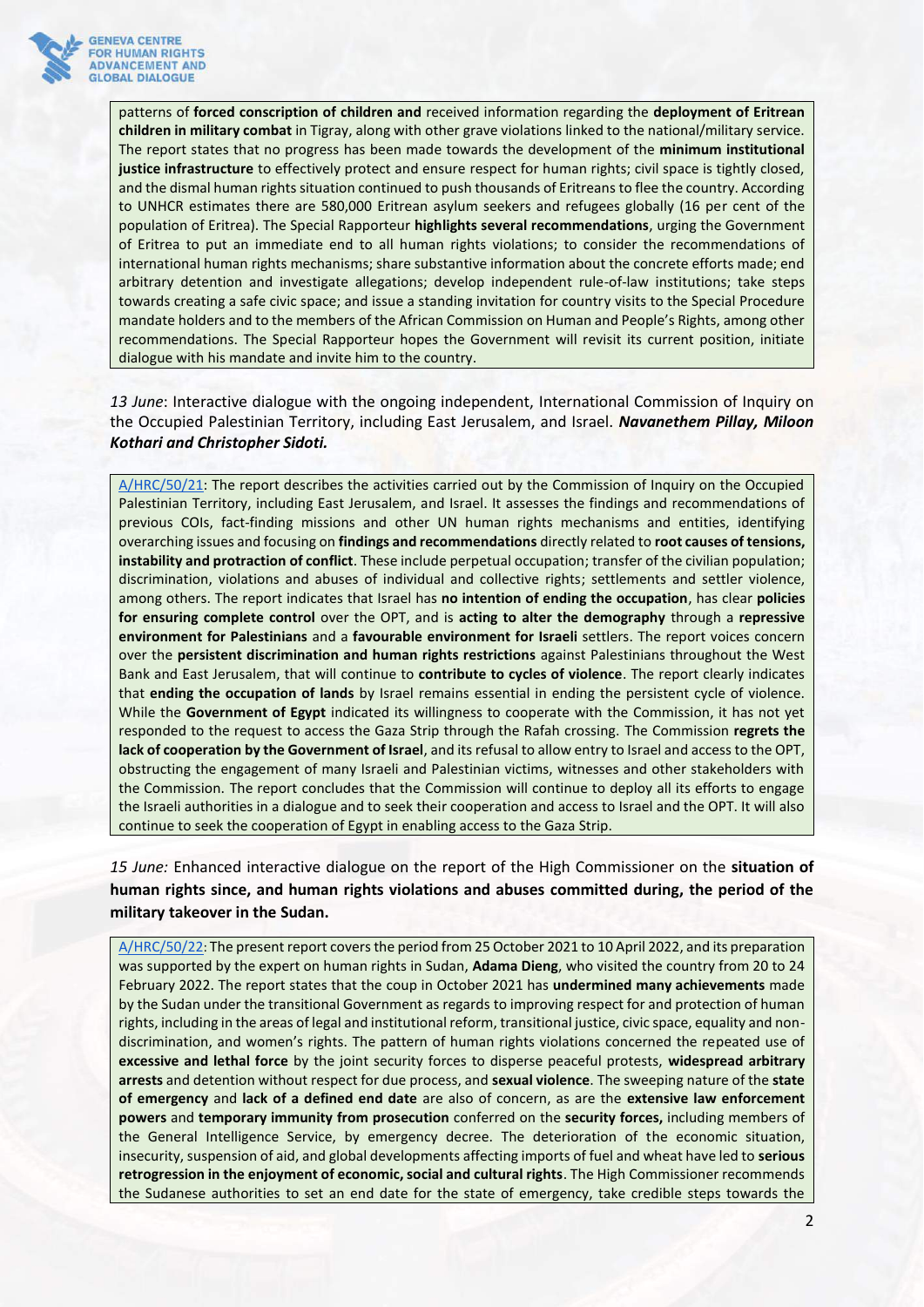

reinstatement of a civilian-led transitional government, and to Immediately repeal Emergency Decree No. 3/2021, which confers immunity on members of the General Intelligence Service and the regular forces in the performance of their duties, among other recommendation. The report calls the international community to **continue to engage with the Sudanese authorities** and identify ways to aid those most in need, and support in finding a durable political solution.

*16 June:* **Presentation** of the report of the Secretary-General on the situation of human rights in the **Islamic Republic of Iran**.

A/HRC/50/19<sup>4</sup>: An interim report of the Secretary-General on the progress made in the implementation of the resolution 76/178 on the situation of human rights in the Islamic Republic of Iran, including options and recommendations to improve its implementation.

### **Oral Updates:**

*13 June:* Interactive dialogue on the oral update of the High Commissioner on the central **role of the State in responding to pandemics and other health emergencies**, and the socioeconomic consequences thereof.

*14 June*: Interactive dialogue on the oral update of the High Commissioner on the situation of human rights in **Myanmar**.

*15-16 June:* Interactive dialogue on the oral update of the High Commissioner on the situation of human rights in **Afghanistan**.

*16 June*: Interactive dialogue on the oral update of the High Commissioner on the situation of human rights in **Nicaragua**.

*16 June*: Interactive dialogue on the oral update of the High Commissioner on the grave human rights and humanitarian situation in **Mariupol (Ukraine).**

**Other reports:**

• Written [report](https://undocs.org/en/A/HRC/50/30) of the United Nations Entity for Gender Equality and the Empowerment of Women (UN-Women) on the **activities of the United Nations trust fund in support of actions to eliminate violence against women.** Note by the Secretary-General.

A/HRC/50/30–[E/CN.6/2022/9:](https://undocs.org/Home/Mobile?FinalSymbol=A%2FHRC%2F50%2F30&Language=E&DeviceType=Desktop&LangRequested=False) The report describes the **impact and achievements of the trust fund and its grantees in 2021**. The year 2021 marked the twenty-fifth year of the trust fund, created in 1996 in direct response to the adoption of the Beijing Declaration and Platform for Action. Since then, the trust fund has supported a total of 609 of the most promising and high-quality projects to prevent, address and end violence against women and girls. The report analyses **key results, challenges and lessons learned** from the previous **strategic plan (2015-2020)**, as well as **future policy implementations and projects for the 2021-2025** strategic plan, strengthening coordination efforts to end violence against women across the UN system and with civil society partners. The trust fund will continue to **fund interventions under three outcome areas**:

(a) improved access for women and girls to essential, safe and adequate multisectoral services;

(b) improved prevention of violence against women and girls through changes in behaviours, practices and attitudes; and

(c) increased effectiveness of legislation, policies, national action plans and accountability systems.

### **Item 3<sup>5</sup> : Thematic reports**

<sup>4</sup> Report unavailable on [OHCHR website](https://www.ohchr.org/en/hr-bodies/hrc/regular-sessions/session50/list-reports) as of 13 June 2022.

<sup>5</sup> Agenda Item 3: Promotion and protection of all human rights, civil, political, economic, social and cultural rights, including the right to development.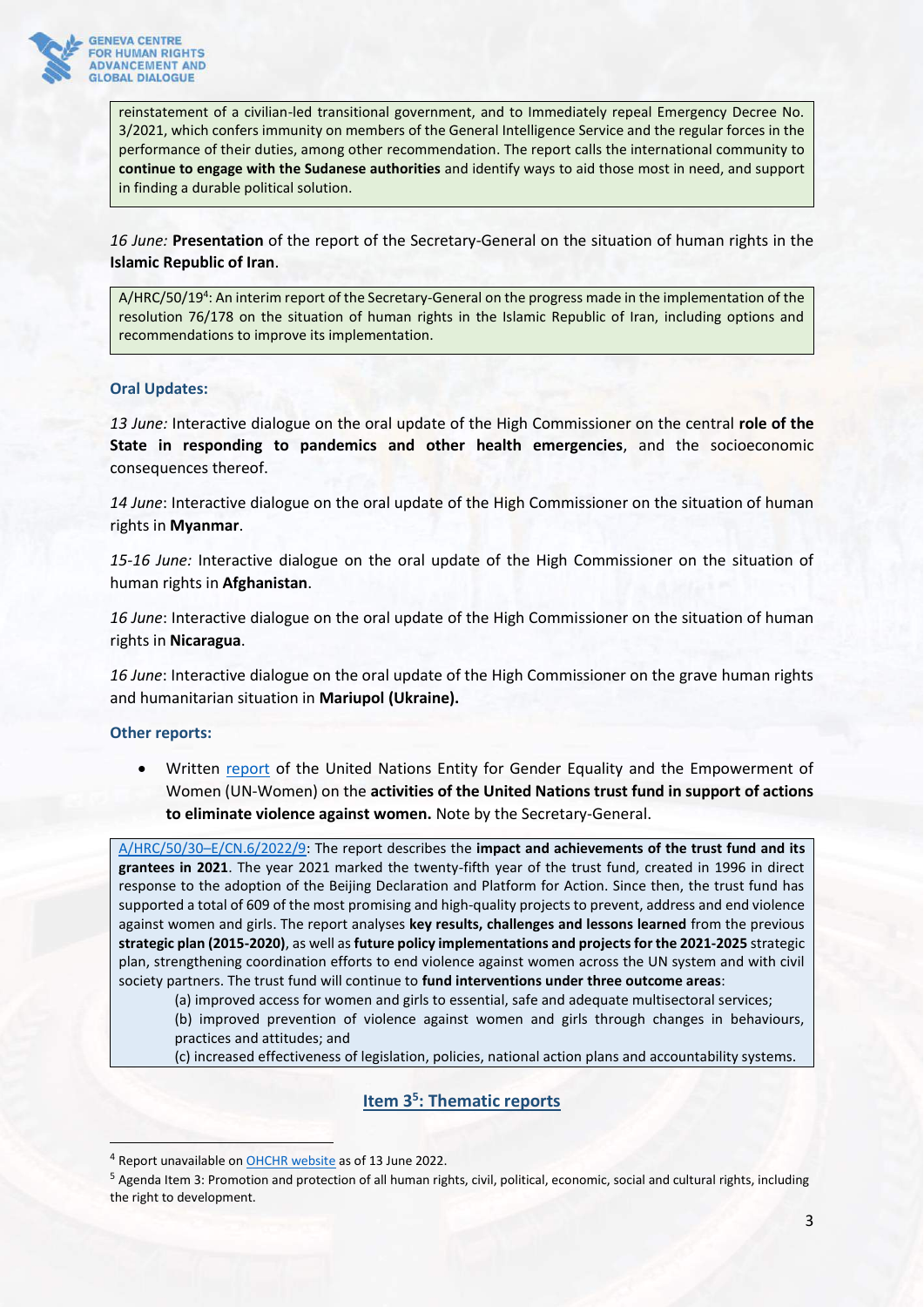

*16 June*: Interactive dialogue with the Independent Expert on protection against **violence and discrimination based on sexual orientation and gender identity**.

A/HRC/50/27<sup>6</sup>: The realization of the right to health in relation to Sustainable Development Goal No. 3.

A/HRC/50/27/Add.1: Visit to Tunisia.

#### 16-17 June: Interactive dialogue with the Working Group on **discrimination against women and girls**.

[A/HRC/50/25:](https://undocs.org/en/A/HRC/50/25) In the report on girls' and young women's activism, the Working Group on discrimination against women and girls highlights important contributions made by girls and young women to the **promotion of gender equality** and the advancement of human rights. The report covers the main activities of the WG during the review period up to April 2022 and includes a thematic analysis. The WG held three sessions virtually during the period under review and conduced a visit to Kyrgyzstan from 4 to 15 April 2022. The report highlights the contextual and conceptual framework and ways for States to proactively remove the **structural and systemic barriers** impeding girls' and young women's activism. While girls and young women are mobilizing worldwide to **demand and catalyse change** on critical global issues, they experience **unique challenges**to their activism, rooted in the **intersection of gender and age and exacerbated by several factors**, including economic insecurity; lack of access to education; restrictions on access to sexual and reproductive health goods, services and information; unequal access to quality education; narrowing civic spaces both online and offline; rising fundamentalism; armed conflict; environmental disasters; and health crises. The report states that the empowerment of girls and young women through the respect, protection and fulfilment of their fundamental human rights is an indispensable precondition for just, inclusive, peaceful and sustainable societies and the achievement of gender equality. The report concludes in several recommendations to States on **creating safe and enabling spaces** for girl and young women activists, and shares recommendations for the private sector, civil society organizations, NHRIs, donors and the UN.

*17 June*: Interactive dialogue on the report of the Special Rapporteur on the rights to **freedom of peaceful assembly and of association,** *Clément Nyaletsossi Voule***.**

[A/HRC/50/23:](https://undocs.org/en/A/HRC/50/23) The report addresses trends, developments and challenges threatening civil society's access to financial resources, including laws, policies and practices that impede such access. Freedom of association protects the right of civil society organisations to **access the funding necessary** to carry out their work. Associations' access to funding is essential not only to the existence of the association itself, but also to the realisation of other human rights, to the achievement of the 2030 Agenda for Sustainable Development and to Covid-19 resilience and recovery plans. The report includes several recommendations to States and other key stakeholders **to better respect and ensure the right of associations to seek, receive and use financial resources.** States should ensure that associations can fully enjoy their **right to seek, receive and use funding** and other resources from natural and legal persons. The donor community should implement the **OECD Development Assistance Committee recommendation** on enabling civil society in development cooperation and humanitarian assistance. The report also recommends **financial institutions** to adhere to their human rights obligations to respect the right to freedom of association and exercise human rights due diligence when designing and implementing policies and practices that affect civil society organisations' access to resources. A/HRC/50/23/Add.1<sup>7</sup>: Observations on communications transmitted to Governments and replies received. A/HRC/50/23/Add.2: Visit to Niger

A/HRC/50/23/Add.4: Follow-up to country visits to Armenia, Tunisia, Zimbabwe and Sri Lanka.

*17 June*: Interactive dialogue with the Special Rapporteur on the elimination of **discrimination against persons affected by leprosy and their family members,** *Alice Cruz*.

[A/HRC/50/35](https://documents-dds-ny.un.org/doc/UNDOC/GEN/G22/308/57/PDF/G2230857.pdf?OpenElement): The report discusses the right to health in order to detail the content and application of the right for persons affected by leprosy and their family members, as well as for persons who experience neglected tropical diseases other than leprosy. The data presented in the report show leprosy and its consequences as the **product of structural violence, linked to the systemic restrictions on the disadvantaged** 

<sup>&</sup>lt;sup>6</sup> Report unavailable on **OHCHR** website as of 13 June 2022.

<sup>&</sup>lt;sup>7</sup> Report unavailable on **OHCHR** website as of 13 June 2022.